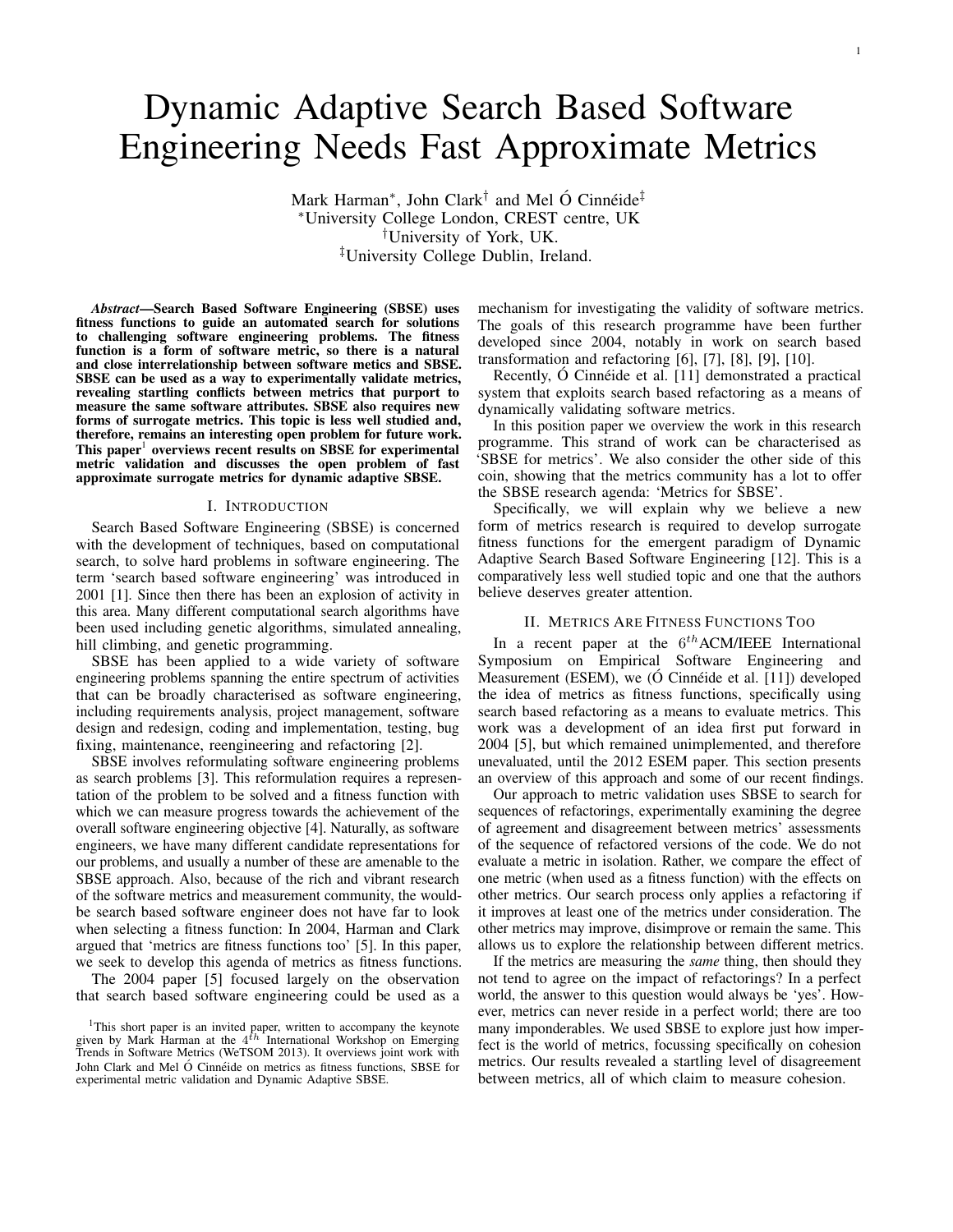Our previous work demonstrated the way in which SBSE can be used to assess metric agreement in a rigorous experimental setting and to pinpoint areas of weakness and divergence of outcomes. Our approach provides a way to experimentally assess metrics using a relative form of the standard foundational 'representation condition' of software measurement [13]. That is, we cannot easily assess how well metrics conform to the judgement of human experts (the *absolute* form of the representation condition), but we *can* assess their *relative* conformance to each other using Search Based Refactoring.

We applied our approach to five popular cohesion metrics, evaluating them on eight real-world Java systems consisting of approximately 300KLoC. The metrics studied were five cohesion metrics: Tight Class Cohesion (TCC) [14], Lack of Cohesion between Methods (LCOM5) [15], Class Cohesion (CC) [16], Sensitive Class Cohesion (SCOM) [17] and Low-level Similarity Base Class Cohesion (LSCC) [18].

In order to experimentally evaluate metrics using SBSE, we introduced 'metametrics' to measure the performance of metrics. These metametrics are 'metrics that measure metrics'. We believe many such metametrics might be defined and that this may be a profitable avenue for future research in software metrics and, in particular, for metrics validation. In this brief overview, we present some results from our previous study of one such metametric: volatility.

As defined in our ESEM paper

"A volatile metric is one that is changed often by refactorings, whereas an inert metric is one that is changed infrequently by refactorings".

Volatility is a measure of how sensitive (or fine-grained) a metric is. Volatility may have a number of applications and ramifications. For example, should a metric be found to be volatile, then a software developer may not be so concerned by minor differences in metric outcomes between different software systems. By contrast, large changes in a comparatively inert metric between two successive releases of a system would be more worrying.

Table I (taken from our ESEM 2012 paper) shows the volatility of the 5 metrics we studied, averaged across all systems. Our results revealed that LSCC, CC and LCOM5 are all highly volatile metrics. Almost all (in fact 99%) of the refactorings applied affect them. TCC is notably different. The TCC metric displays far less volatility (in general) than LSCC, CC and LCOM5.

Therefore, in general, perhaps developers concerned about cohesion should take more notice of relatively small fluctuations in TCC between successive releases than similar fluctuations observed for LSCC, CC and LCOM5. In this way, our experimental metric validation can be useful to researchers investigating the properties of metrics and their performance and also to developers, guiding their interpretation of the significance of changes in metrics' values.

Our results indicate that volatility is not merely a property of metrics, but, as one might expect, it is a product of metric and system measured. This observation can be useful in practice: a developer can use our approach to pre-determine whether a metric is volatile for the application on which they are working, and this can inform decisions made about the outcome of subsequent measurements of the application.

|                    | LSCC         | <b>TCC</b> | <b>SCOM</b> | CC.  |  |  |  |
|--------------------|--------------|------------|-------------|------|--|--|--|
| TCC<br><b>SCOM</b> | 0.60<br>0.70 | 0.58       |             |      |  |  |  |
| CC                 | 0.10         | 0.01       | $-0.28$     |      |  |  |  |
| LCOM5              | $-0.17$      | $-0.21$    | $-0.46$     | 0.72 |  |  |  |
| TABLE II           |              |            |             |      |  |  |  |

SPEARMAN RANK CORRELATION COEFFICIENTS BETWEEN EACH PAIR OF METRICS ACROSS ALL REFACTORINGS AND ALL APPLICATIONS. NOTICE THAT LCOM5 MEASURES *lack* OF COHESION, SO A NEGATIVE CORRELATION COEFFICIENT INDICATES A POSITIVE CORRELATION. THESE RESULTS TAKEN FROM THE PREVIOUS ESEM 2012 PAPER [11].

Table II (also from the ESEM 2012 paper) shows the correlation between increases and decreases in one metric outcome and the others as the system is refactored to optimise for a metric. As can be seen TCC, LSCC and SCOM exhibit collective moderate positive correlation, while CC and LCOM5 show mixed correlation ranging from moderate positive correlation (LCOM5 and SCOM) to strong negative correlation (LCOM5 and CC).

We further categorised each pair of metrics as follows: Agreement:

Both metric values increase, both decrease, or both remains unchanged.

#### Dissonant:

One value increases or decreases, while the other remains unchanged.

### Conflicted:

One value increases, while the other decreases.

Across the entire set of refactorings we studied, we found that 45% were in agreement, 17% were dissonant and a (surprisingly large) 38% were conflicted. The figure of 38% for the conflicted category is startling; how *can* all these metrics be measuring the same thing when they so often yield conflicting outcomes? These findings illustrate the value of our approach as a means of validating software metrics.

Our findings provide a technical underpinning for the oft-expressed concern that the attributes we seek to measure can be illusive and perhaps even partly unmeasurable. Such a high degree of conflict for metrics that are designed to measure the same thing, indicates that there is a problem.

Many a developer has reacted to a metrics programme with a degree of concern bordering on outright hostility. Perhaps such antagonism is justified. Our findings suggest that concern is well-founded, at least in the case of cohesion measurement.

More generally, our approach provides a means to establish the experimental scientific evidence to support (or refute) concerns about a set of related metrics. Much more research is needed to validate metrics and to identify those that can be stable.

We use cohesion merely as an illustration. The approach to experimental metric evaluation using 'SBSE and metametrics' can be applied to any set of software product metrics. SBSE is increasingly applied, not only to software products, such as code [19], [20], [21], designs [22], [23], [24], [25], [26] and test cases [27], [28] but to software process problems such as requirements analysis [29], [30] and project management [31], [32]. Therefore, an interesting avenue for future work lies in the use of SBSE on process simulations to experimentally compute novel metametrics that assess software process metrics.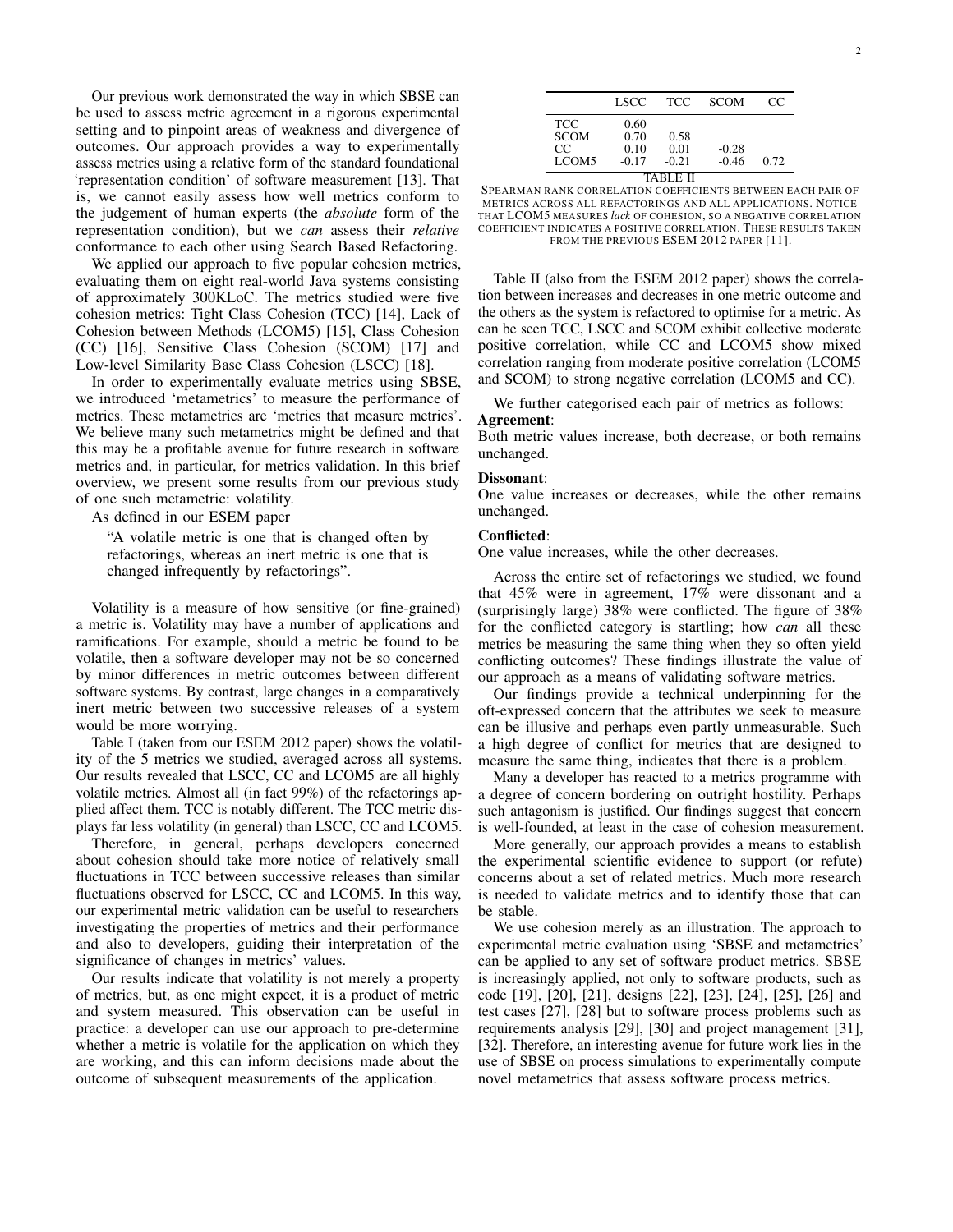| I |   |   | I |
|---|---|---|---|
|   |   |   |   |
|   |   |   | I |
| × | ٠ | I |   |

|             | <b>JHotDraw</b><br>(1007) | JTar<br>(115) | XOM<br>(193) | <b>JRDF</b><br>(13) | JabRef<br>(257) | JGraph<br>(525) | ArtOfIllusion<br>(593) | Gantt<br>(750) | All<br>(3453) |
|-------------|---------------------------|---------------|--------------|---------------------|-----------------|-----------------|------------------------|----------------|---------------|
| <b>LSCC</b> | 96                        | 99            | 100          | 92                  | 99              | 100             | 99                     | 96             | 98            |
| TCC         | 86                        | 53            | 97           | 46                  | 61              | 72              | 84                     | 71             | 78            |
| <b>SCOM</b> | 79                        | 70            | 93           | 92                  | 79              | 89              |                        | 80             | 81            |
| CC          | 100                       | 98            | 100          | 92                  | 99              | 100             | 100                    | 99             | 100           |
| LCOM5       | 100                       | 100           | 100          | 100                 | 100             | 100             | 100                    | 99             | 100           |
| TARIF       |                           |               |              |                     |                 |                 |                        |                |               |

METRIC VOLATILITY AS A PERCENTAGE. THIS SHOWS THE PERCENTAGE OF REFACTORINGS THAT CAUSED A CHANGE IN A METRIC. THE NUMBER IN PARENTHESES IS THE NUMBER OF REFACTORINGS THAT WERE PERFORMED ON THIS APPLICATION. RESULTS TAKEN FROM THE PREVIOUS ESEM 2012 PAPER

[11].

Our initial application of this approach may have yielded findings that seem rather negative and dispiriting for the metrics community, but there is a positive message in our previous work. We believe that, armed with a means to evaluate metrics in a rigorous experimental context, we can move forward our understanding of what aspects of software can be measured and how best to measure them.

We also believe that metrics have a significant — as yet largely untapped — potential, *even* when they do *not* completely faithfully capture the attribute they seek to measure. This potential will be most keenly felt by the field of SBSE; the very field of work that we used to quantify the doubts over cohesion metrics. This is the potential of fast approximate metric surrogates, a topic to which we turn in the next section.

# III. METRICS ARE FITNESS FUNCTIONS TOO II: THE NEED FOR DYNAMIC ADAPTIVE FAST APPROXIMATE METRICS

One of the foremost challenges for software metrics researchers is to construct suitable metrics that capture precisely, and as closely as possible, the attributes of software systems they seek to measure. All applications of software metrics hitherto investigated broadly envisage a scenario in which the metric guides the decision maker in their management of the software development process or their assessment of the processes and products involved in software development [13], [33].

As such, it makes sense for researchers to focus on accurately and precisely capturing the attributes of concern. Surely, it would be unthinkable to construct metrics that are deliberately more abstract (less precise) than they need to be; why would we want to define a metric that does not measure exactly what we want it to measure?

However, the research agenda of dynamic adaptive search based software engineering [12] creates a use-case for software metrics that has *exactly* this property: we need approximate metrics that can act as surrogates for more computationally expensive measurements. The surrogates we seek are metrics that retain some of the essence of the more computationally expensive metric, but which sacrifice some degree of precision for computational performance. The surrogate can thus be used to cheaply assess an approximate fitness to guide a search based approach for dynamic adaptivity.

Most SBSE fitness functions measure software properties on an ordinal scale [34]. It is rare to find examples of ratio or interval scale metrics in search based software engineering applications. Indeed, perhaps it is, generally speaking, rare to find such metrics in software engineering (search based or otherwise).

This prevalence of ordinal scale metrics means that we are afforded a considerable degree of flexibility in the search for approximate surrogate metrics. So long as we preserve ordering we shall be faithfully retaining the guidance of the more computationally expensive measurement.

Surrogate metrics for Speed: It has been repeatedly shown that many SBSE algorithms are highly robust: so long as the fitness function offers *some* guidance towards improvements in fitness, it can serve as the guidance for the search process [2]. A fitness function that is incorrect some of the time, but correct for the majority of invocations, retains some selection pressure towards fitter individuals; the search process will still tend to reach optima but will do so less quickly.

In traditional applications of computational search, there is a trade-off. We can use an approximate fitness function (that can be computed cheaply) and this may still guide us towards optima. We seek a suitable balance of the trade-off between the faithfulness of the fitness function surrogates and the alacrity with which they can be computed. With the right balance, the less faithful surrogate search process will reach sufficiently high quality results *faster* than the same search guided by the computationally expensive but completely faithful fitness function.

Though the surrogate fitness function might even mislead the search on some occasions, by promoting a less fit candidate solution over a truly fitter alternative, the overall effect is still positive due to the savings in fitness function computation time. This saving can be considerable because fitness function computation dominates the overall computational complexity in many cases. This observation about the value of fast surrogate fitness functions has motivated a great deal of work within the optimisation and computational search community targeting the definition of suitable fitness function surrogates (for example the work of Branke et al. [35]).

Software Engineering is Different: One might think that search based software engineering would be no different to any other optimisation problem. That is, we would need fitness function surrogates for precisely the same reasons. We would seek to investigate similar trade-offs for software engineering applications between faithfulness of fitness function surrogates and the overall alacrity of the search process.

However, software engineering is unlike any other engineering application of computational search. It has previously been argued that the virtual nature of software makes software engineering the ideal application for search based techniques [36]. This motivates the study of SBSE as a specific sub-discipline [37] at the interface of computational search and software engineering.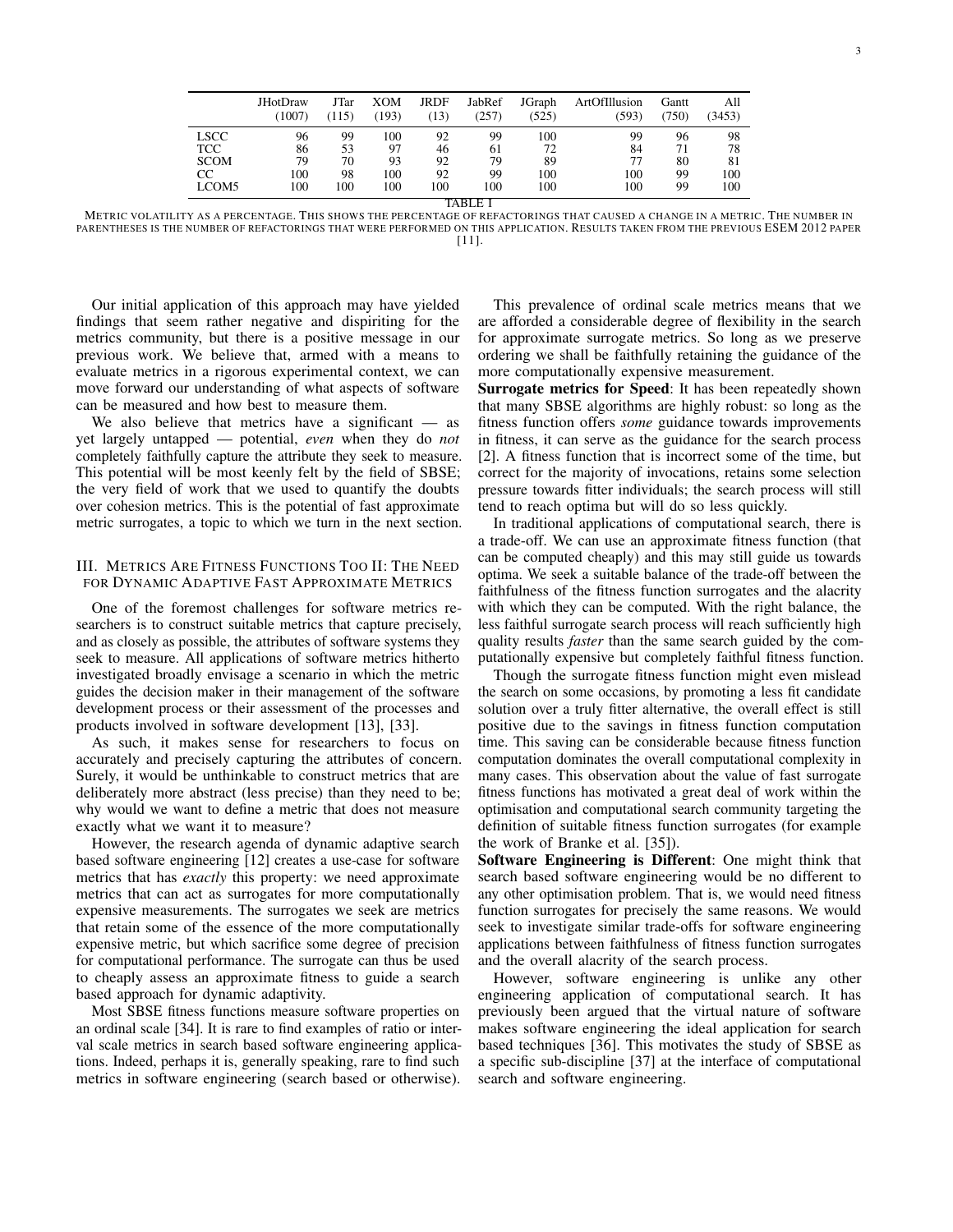The argument goes like this: Computer software is unlike any other engineering material, due to its virtual nature (all other engineering materials being physical). Fitness functions can be computed *directly* on the engineering artefact to be optimised. By contrast, other engineering applications of optimisation require a *simulation* of a *model* of the engineering artefact. For these non-software-based engineering applications, fitness is computed, not on the engineering artefact itself, but on these simulations.

Adaptivity Needs New Metrics: In this paper we would like to extend this argument about the special 'search-friendly' nature of software further: it is not just the directness of fitness computation that makes search based software engineering so different from other potential engineering applications of computational search. The inherent potential for *adaptivity* of deployed software offers search based software engineering a unique potential: the engineering artefact can be dynamically optimised *as it is being used*. Few other engineering materials can be optimised in such a manner: in-situ once deployed.

Any adaptivity in a physical engineering materials is tightly constrained by the physical properties of the engineering material and there has to be a physical mechanism to realise the adaptation. Such adaptation will require considerable pre-planning and its execution may draw heavily on energy and other resources.

For example, some buildings adapt to the direction of sunlight, but this is a very limited and pre-determined set of changes (and may require mechanical work that consumes considerable energy). By contrast, software can potentially be adapted by dynamically re-configuring the code to meet new operating environments. This is the research agenda known as *dynamic adaptive search based software engineering* (DASBSE) [12].

Any approach that seeks dynamic adaptivity must necessarily compute many fitness evaluations between adaptations so surrogate fitness computation will need to be fast. The time between adaptations need not be instantaneous, but, depending on the context, adaptive optimisation computation may have to complete within days, hours, minutes or even seconds.

Example: Suppose we want to re-configure a system to adapt to fluctuations in power and bandwidth available on a smartphone. We can use multi-objective optimisation to construct a 'pareto program surface': the space of potential programs that trade off these different properties. This could be done at compile time to explore the design space with respect to non-functional properties [38].

However, what if we could compile that same optimisation capability into the deployed software system, so that the smartphone could dynamically adapt to changes in available power and bandwidth during operation?

We would need to run the optimisation as some form of background process. This process would need to evaluate potential modifications with regard to their likely bandwidth and power consumption. For either such property, it will not be practical to execute the modification; we shall merely be able to compute a fast approximate surrogate for these attributes.

This example is one of many in which non-functional properties are paramount and for which we might seek surrogate metrics. This agenda also creates interesting connections between software metrics, SBSE and predictive modelling [39].

#### IV. APPENDIX: FURTHER READING

For metrics researchers new to the field of SBSE and Dynamic Adaptive SBSE, this appendix provides some pointers to the literature.

There have been several surveys on of SBSE, each focussing on different aspects such as requirements [29], predictive modelling [40], SBSE for the cloud [41], machine learning and AI [42], design [26] and testing [43], [44], [45], [46]. Other recent surveys on mutation testing [47] and regression testing [48] contain sections describing the use of SBSE to attack the problems in these domains.

The relatively new area of Dynamic Adaptive SBSE is described in the ESEM 2012 keynote paper [12], while a more detailed description of the use of genetic programming to construct pareto program surfaces can be found in the ASE 2012 keynote paper [38].

There are also papers that set out open problems and future research agendas in SBSE for program comprehension [49], software maintenance [50], predictive modelling [39], testing [45], [51], bug fixing [52] and testability transformation [53].

A brief review of the growth in evolutionary computation for software engineering can be found in the IEEE Computer article [54]. For more comprehensive surveys of the whole field of SBSE, there is a complete survey [2], [55], which maps the entire SBSE area and provides trend analysis. While this paper presents a complete survey, there is also a ten year retrospective [37] that provides a shorter survey, focussed on a bibliometric analysis of the literature. There is also a detailed analysis and survey of the growth and development of SBSE in Brazil [56].

Finally, there are many tools that implement SBSE techniques, covering a range of applications including test data generation [27], [57], [58], [59], [60], modularisation [25], refactoring [61], bug fixing [62], mutation testing [63] and requirements optimisation [64].

# V. THE DAASE PROJECT

The research agenda briefly outlined in this paper forms the focus of the DAASE project (DAASE: Dynamic Adaptive Automated Software Engineering, grant number EP/J017515).

DAASE is a major research initiative running from June 2012 to May 2018, funded by *£*6.8m from the Engineering and Physical Sciences Research Council (the EPSRC). DAASE also has matching support from University College London and the Universities of Birmingham, Stirling and York, which will complement the 22 EPSRC-funded post doctoral researchers recruited to DAASE with 26 fully funded PhD studentships and 6 permanent faculty positions (assistant and associate professors).

The DAASE project is keen to collaborate with leading researchers and research groups. We are also interested in collaboration with industrial parters and other organisations interested in joining the existing DAASE industrial partners which include AirFrance/KLM, Berner & Mattner, British Telecom, DSTL, Ericsson, GCHQ, Honda, IBM, Park Air Systems, Microsoft and Visa Europe. We have a programme for short and longer term visiting scholars (at all levels from PhD student to full professor) and arrangements for staff exchanges and internships with other organisations.

For more information, contact Lena Hierl, the DAASE Administrative Manager (crest-admin@ucl.ac.uk) or Mark Harman, the DAASE project director.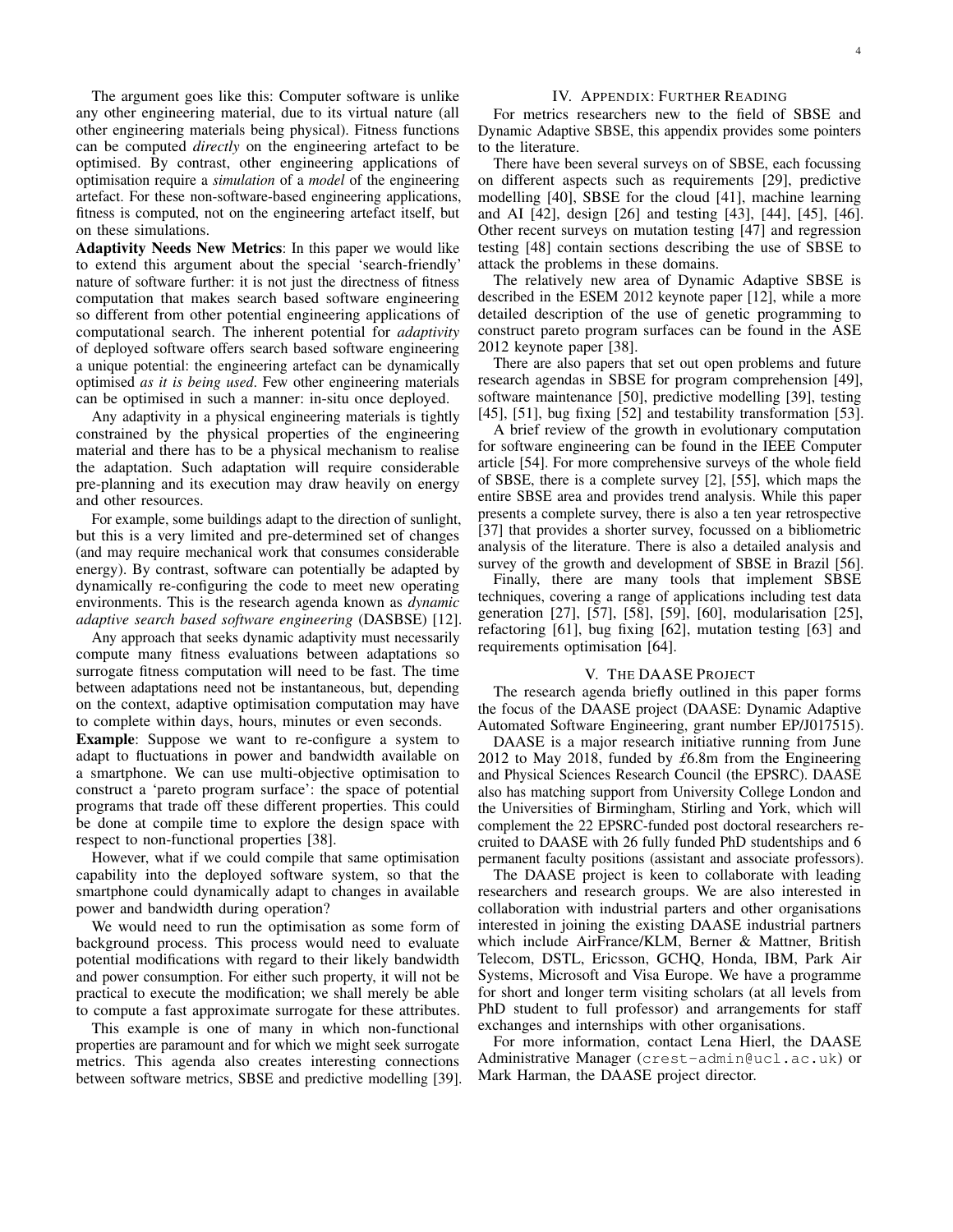#### **REFERENCES**

- [1] M. Harman and B. F. Jones, "Search based software engineering," *Information and Software Technology*, vol. 43, no. 14, pp. 833–839, Dec. 2001.
- [2] M. Harman, A. Mansouri, and Y. Zhang, "Search based software engineering: Trends, techniques and applications," *ACM Computing Surveys*, vol. 45, no. 1, p. Article 11, November 2012.
- [3] J. Clark, J. J. Dolado, M. Harman, R. M. Hierons, B. Jones, M. Lumkin, B. Mitchell, S. Mancoridis, K. Rees, M. Roper, and M. Shepperd, "Reformulating software engineering as a search problem," *IEE Proceedings — Software*, vol. 150, no. 3, pp. 161–175, 2003.
- [4] M. Harman, P. McMinn, J. Souza, and S. Yoo, "Search based software engineering: Techniques, taxonomy, tutorial," in *Empirical software engineering and verification: LASER 2009-2010*, B. Meyer and M. Nordio, Eds. Springer, 2012, pp. 1–59, LNCS 7007.
- [5] M. Harman and J. Clark, "Metrics are fitness functions too," in  $10^{th}$  *International Software Metrics Symposium (METRICS 2004)*. Los Alamitos, California, USA: IEEE Computer Society Press, Sep. 2004, pp. 58–69.
- [6] S. Bouktif, G. Antoniol, E. Merlo, and M. Neteler, approach to optimize clone refactoring activity," in *GECCO 2006: Proceedings of the 8th annual conference on Genetic and evolutionary computation*, vol. 2. Seattle, Washington, USA: ACM Press, 8-12 Jul. 2006, pp. 1885–1892. [Online]. Available: http://www.cs.bham.ac.uk/∼wbl/biblio/gecco2006/docs/p1885.pdf
- [7] D. Fatiregun, M. Harman, and R. Hierons, "Search-based amorphous slicing," in 12th *International Working Conference on Reverse Engineering (WCRE 05)*, Carnegie Mellon University, Pittsburgh, Pennsylvania, USA, Nov. 2005, pp. 3–12.
- [8] M. O'Keeffe and M. Ó Cinnédie, "Search-based refactoring: an empirical study," *Journal of Software Maintenance*, vol. 20, no. 5, pp. 345–364, 2008.
- [9] M. Harman and L. Tratt, "Pareto optimal search-based refactoring at the design level," in *GECCO 2007*: Proceedings of the 9<sup>th</sup> annual *conference on Genetic and evolutionary computation*. London, UK: ACM Press, Jul. 2007, pp. 1106 – 1113.
- [10] O. Seng, J. Stammel, and D. Burkhart, "Search-based determination of refactorings for improving the class structure of object-oriented systems," in *Genetic and evolutionary computation conference (GECCO 2006)*, vol. 2. Seattle, Washington, USA: ACM Press, 8-12 Jul. 2006, pp. 1909–1916. [Online]. Available: http://www.cs.bham.ac.uk/∼wbl/biblio/gecco2006/docs/p1909.pdf
- [11] M. Ó Cinnédie, L. Tratt, M. Harman, S. Counsell, and I. H. Moghadam, "Experimental assessment of software metrics using automated refactoring," in 6 th *IEEE International Symposium on Empirical Software Engineering and Measurement (ESEM 2012)*, Lund, Sweden, September 2012, pp. 49–58.
- [12] M. Harman, E. Burke, J. A. Clark, and X. Yao, "Dynamic adaptive search based software engineering," in 6 th *IEEE International Symposium on Empirical Software Engineering and Measurement (ESEM 2012)*, Lund, Sweden, September 2012, pp. 1–8.
- [13] M. J. Shepperd, *Foundations of software measurement*. Prentice Hall, 1995.
- [14] J. M. Bieman and B.-K. Kang, "Cohesion and reuse in an object-oriented system," in *Symposium on Software reusability (SSR '95)*, 1995, pp. 259–262.
- [15] L. C. Briand, J. W. Daly, and J. Wüst, "A unified framework for cohesion measurement in object-oriented systems," *Empirical Software Engineering*, vol. 3, no. 1, pp. 65–117, 1998.
- [16] C. Bonja, E. Kidanmariam, and E. Kidanmariam, "Metrics for class cohesion and similarity between methods," in *ACM Southeast Regional Conference*, 2006, pp. 91–95.
- [17] L. Fernández and R. P. Na, "A sensitive metric of class cohesion," *Information Theories and Applications*, vol. 13, no. 1, pp. 82–91, 2006.
- [18] J. Al-Dallal, L. C. Briand, and L. C. Briand, "An object-oriented high-level design-based class cohesion metric," *Information & Software Technology*, vol. 52, no. 12, pp. 1346–1361, 2010.
- [19] A. Arcuri, D. R. White, J. A. Clark, and X. Yao, "Multi-objective improvement of software using co-evolution and smart seeding," in 7 th *International Conference on Simulated Evolution and Learning (SEAL 2008)*, ser. Lecture Notes in Computer Science, X. Li, M. Kirley, M. Zhang, D. G. Green, V. Ciesielski, H. A. Abbass, Z. Michalewicz, T. Hendtlass, K. Deb, K. C. Tan, J. Branke, and Y. Shi, Eds., vol. 5361. Melbourne, Australia: Springer, December 2008, pp. 61–70.
- [20] W. B. Langdon and M. Harman, "Evolving a CUDA kernel from an nVidia template," in *IEEE Congress on Evolutionary Computation*.
- IEEE, 2010, pp. 1–8. [21] W. Weimer, T. V. Nguyen, C. L. Goues, and S. Forrest, "Automatically finding patches using genetic programming," in *International Conference*

*on Software Engineering (ICSE 2009)*, Vancouver, Canada, 2009, pp. 364–374.

- [22] C. L. Simons, I. C. Parmee, and R. Gwynllyw, "Interactive, evolutionary search in upstream object-oriented class design," *IEEE Transactions on Software Engineering*, vol. 36, no. 6, pp. 798–816, 2010.
- [23] K. Praditwong, M. Harman, and X. Yao, "Software module clustering as a multi-objective search problem," *IEEE Transactions on Software Engineering*, vol. 37, no. 2, pp. 264–282, 2011.
- [24] M. Harman, S. Swift, and K. Mahdavi, "An empirical study of the robustness of two module clustering fitness functions," in *Genetic and Evolutionary Computation Conference (GECCO 2005)*. Washington DC, USA: Association for Computer Machinery, Jun. 2005, pp. 1029–1036.
- [25] B. S. Mitchell and S. Mancoridis, "On the automatic modularization of software systems using the bunch tool," *IEEE Transactions on Software Engineering*, vol. 32, no. 3, pp. 193–208, 2006.
- [26] O. Räihä, "A survey on search-based software design," Computer *Science Review*, vol. 4, no. 4, pp. 203–249, 2010.
- [27] G. Fraser and A. Arcuri, "Evosuite: automatic test suite generation for object-oriented software," in 8<sup>th</sup> European Software Engineering *Conference and the ACM SIGSOFT Symposium on the Foundations of Software Engineering (ESEC/FSE '11)*. ACM, September 5th - 9th 2011, pp. 416–419.
- [28] K. Lakhotia, M. Harman, and H. Gross, "AUSTIN: An open source tool for search based software testing of C programs," *Journal of Information and Software Technology*, vol. 55, no. 1, pp. 112–125, January 2013.
- [29] Y. Zhang, A. Finkelstein, and M. Harman, "Search based requirements optimisation: Existing work and challenges," in *International Working Conference on Requirements Engineering: Foundation for Software Quality (REFSQ'08)*, vol. 5025. Montpellier, France: Springer LNCS, 2008, pp. 88–94.
- [30] M. O. Saliu and G. Ruhe, "Bi-objective release planning for evolving software systems," in *Proceedings of the* 6<sup>th</sup> joint meeting of the European *Software Engineering Conference and the ACM SIGSOFT International Symposium on Foundations of Software Engineering (ESEC/FSE) 2007*, I. Crnkovic and A. Bertolino, Eds. ACM, Sep. 2007, pp. 105–114.
- [31] E. Alba and F. Chicano, "Software project management with GAs," *Information Sciences*, vol. 177, no. 11, pp. 2380–2401, June 2007.
- [32] G. Antoniol, M. Di Penta, and M. Harman, "The use of search-based optimization techniques to schedule and staff software projects: An approach and an empirical study," *Software — Practice and Experience*, vol. 41, no. 5, pp. 495–519, April 2011.
- [33] N. E. Fenton, *Software Metrics: A Rigorous Approach*. Chapman and Hall, 1990.
- [34] M. Harman, "The current state and future of search based software engineering," in *Future of Software Engineering 2007*, L. Briand and A. Wolf, Eds. Los Alamitos, California, USA: IEEE Computer Society Press, 2007, pp. 342–357.
- [35] J. Branke and C. Schmidt, "Faster convergence by means of fitness estimation," *Soft Computing*, vol. 9, no. 1, pp. 13–20, 2005.
- [36] M. Harman, "Why the virtual nature of software makes it ideal for search based optimization," in 13th *International Conference on Fundamental Approaches to Software Engineering (FASE 2010)*, Paphos, Cyprus, March 2010, pp. 1–12.
- [37] F. G. Freitas and J. T. Souza, "Ten years of search based software engineering: A bibliometric analysis," in 3<sup>rd</sup> International Symposium *on Search based Software Engineering (SSBSE 2011)*, 10th - 12th September 2011, pp. 18–32.
- [38] M. Harman, W. B. Langdon, Y. Jia, D. R. White, A. Arcuri, and J. A. Clark, "The GISMOE challenge: Constructing the pareto program surface using genetic programming to find better programs (keynote paper)," in 27<sup>th</sup> *IEEE/ACM International Conference on Automated Software Engineering (ASE 2012)*, Essen, Germany, September 2012.
- [39] M. Harman, "The relationship between search based software engineering and predictive modeling," in 6<sup>th</sup> International Conference on Predictive *Models in Software Engineering (PROMISE 2010)*, Timisoara, Romania, 2010.
- [40] W. Afzal and R. Torkar, "On the application of genetic programming for software engineering predictive modeling: A systematic review," *Expert Systems Applications*, vol. 38, no. 9, pp. 11 984–11 997, 2011.
- [41] M. Harman, K. Lakhotia, J. Singer, D. White, and S. Yoo, "Cloud engineering is search based software engineering too," *Journal of Systems and Software*, 2012, to appear in print. Available online 23 November 2012.
- [42] M. Harman, "The role of artificial intelligence in software engineering," in 1 st *International Workshop on Realizing Artificial Intelligence Synergies in Software Engineering (RAISE 2012)*, Zurich, Switzerland, 2012.
- [43] W. Afzal, R. Torkar, and R. Feldt, "A systematic review of search-based testing for non-functional system properties," *Information and Software Technology*, vol. 51, no. 6, pp. 957–976, 2009.